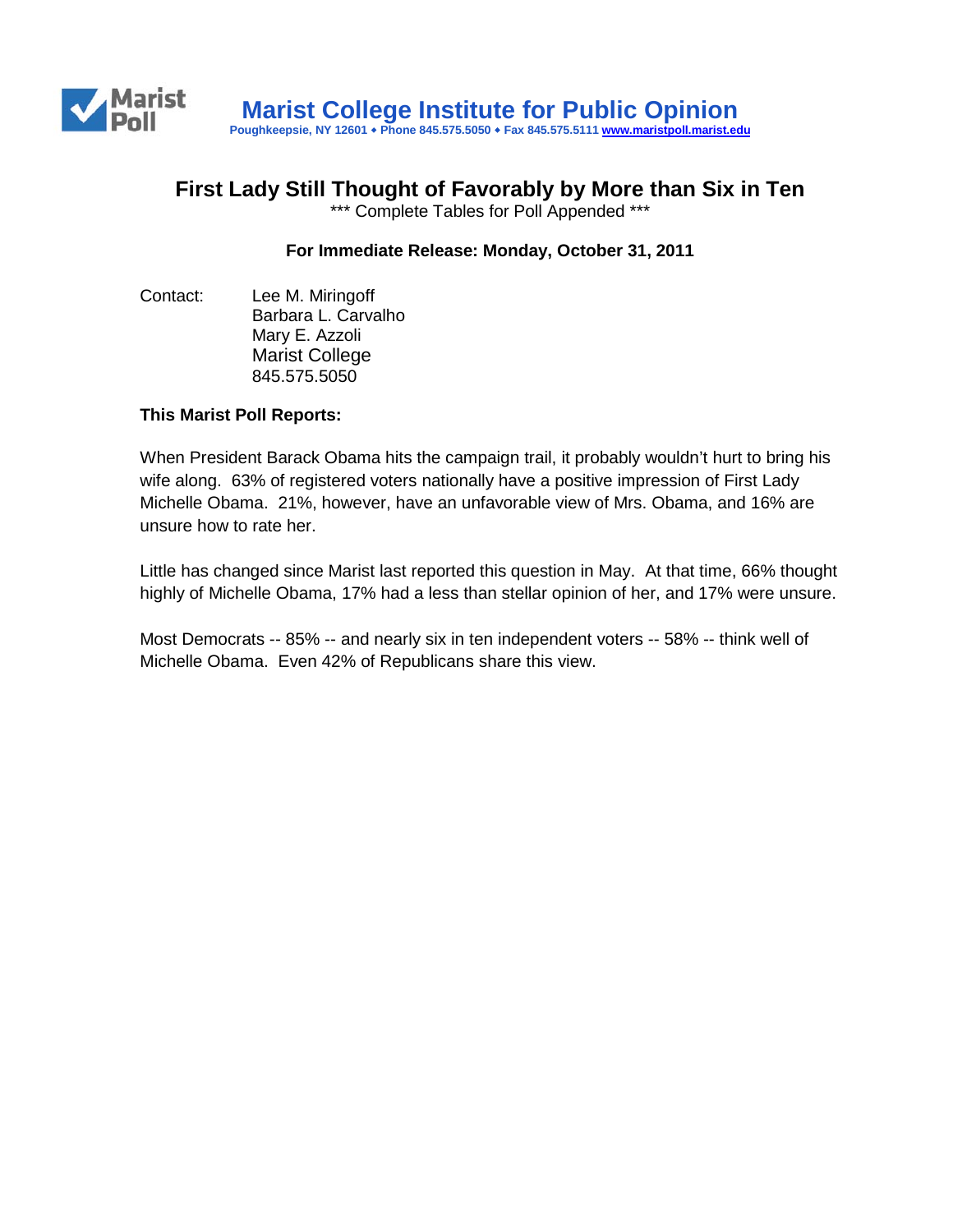## **Nature of the Sample: National Poll of 1,042 Adults**

This survey of 1,042 adults was conducted on September  $13<sup>th</sup>$  and September  $14<sup>th</sup>$ , 2011. Adults 18 years of age and older residing in the continental United States were interviewed by telephone. Telephone numbers were selected based upon a list of telephone exchanges from throughout the nation. The exchanges were selected to ensure that each region was represented in proportion to its population. To increase coverage, this land-line sample was supplemented by respondents reached through random dialing of cell phone numbers. The two samples were then combined. Results are statistically significant within ±3.0 percentage points. There are 825 registered voters. The results for this subset are statistically significant within ±3.5 percentage points. The error margin increases for cross-tabulations.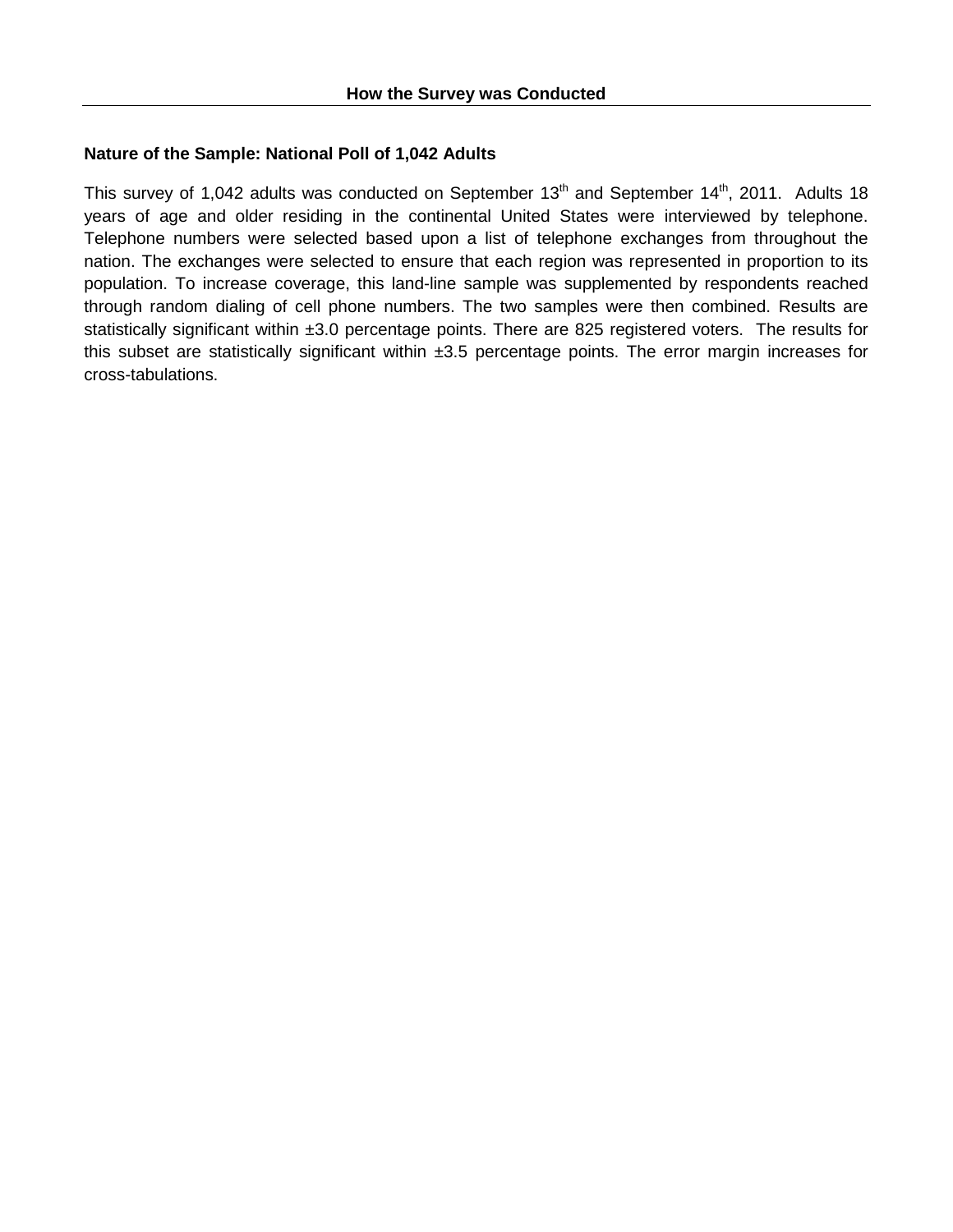| <b>Nature of the Sample - National Adults</b> |                                     |                                  |  |  |
|-----------------------------------------------|-------------------------------------|----------------------------------|--|--|
|                                               |                                     | <b>National</b><br><b>Adults</b> |  |  |
|                                               | Col %                               |                                  |  |  |
| <b>National Adults</b>                        | 100%                                |                                  |  |  |
| <b>Registered Voters</b>                      | <b>79%</b>                          |                                  |  |  |
| <b>Region</b>                                 | <b>Northeast</b>                    | 19%                              |  |  |
|                                               | <b>Midwest</b>                      | 22%                              |  |  |
|                                               | <b>South</b>                        | 37%                              |  |  |
|                                               | West                                | 22%                              |  |  |
| <b>Household</b><br><b>Income</b>             | <b>Less than \$50,000</b>           | 51%                              |  |  |
|                                               | \$50,000 or more                    | 49%                              |  |  |
| Race                                          | White                               | 67%                              |  |  |
|                                               | <b>African American</b>             | 10%                              |  |  |
|                                               | Latino                              | 11%                              |  |  |
|                                               | <b>Other</b>                        | 11%                              |  |  |
| Race                                          | White                               | 67%                              |  |  |
|                                               | Non-white                           | 33%                              |  |  |
| Age                                           | <b>Under 45</b>                     | 42%                              |  |  |
|                                               | 45 or older                         | 58%                              |  |  |
| Generation                                    | Millennials (18-30)                 | 22%                              |  |  |
|                                               | Gen X (31-46)                       | 23%                              |  |  |
|                                               | <b>Baby Boomers</b><br>$(47-65)$    | 34%                              |  |  |
|                                               | <b>Silent-Greatest</b><br>(Over 65) | 21%                              |  |  |
| Gender                                        | Men                                 | 49%                              |  |  |
|                                               | Women                               | 51%                              |  |  |
| <b>Interview Type</b>                         | <b>Landline</b>                     | 72%                              |  |  |
|                                               | <b>Cell Phone</b>                   | <b>28%</b>                       |  |  |

Marist Poll National Adults: Interviews conducted<br>September 13th and September 14th, 2011, N=1042<br>MOE +/- 3% Totals may not add to 100 due to rounding.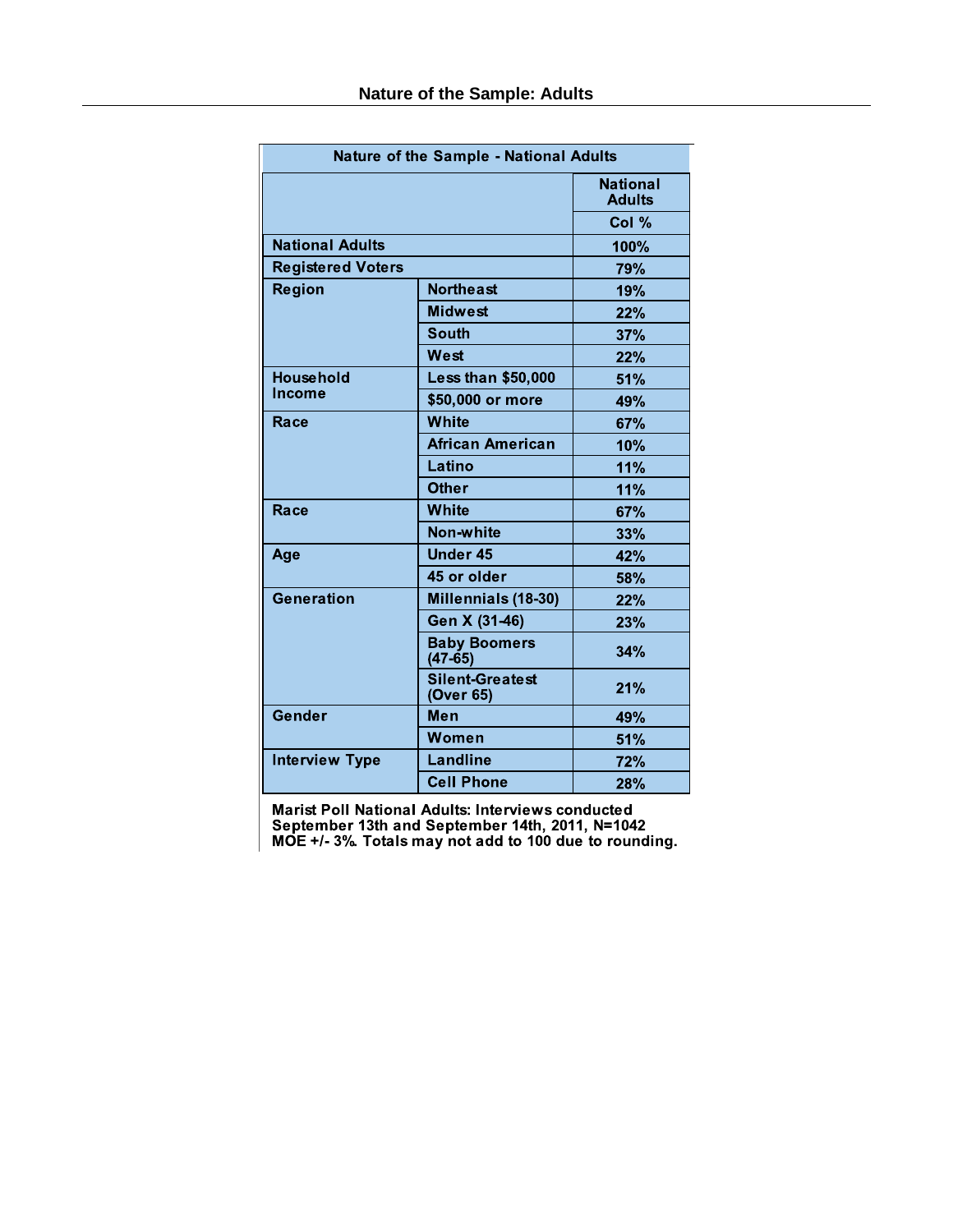| Nature of the Sample - Registered Voters |                                     |                      |  |  |
|------------------------------------------|-------------------------------------|----------------------|--|--|
|                                          |                                     | Registered<br>Voters |  |  |
|                                          | Col %                               |                      |  |  |
| <b>Registered Voters</b>                 | 100%                                |                      |  |  |
| Party<br>Identification                  | <b>Democrat</b>                     | 34%                  |  |  |
|                                          | Republican                          | 26%                  |  |  |
|                                          | Independent                         | 39%                  |  |  |
|                                          | <b>Other</b>                        | 1%                   |  |  |
| <b>Support Tea Party</b>                 | Yes                                 | 27%                  |  |  |
| <b>Political Ideology</b>                | Liberal                             | 20%                  |  |  |
|                                          | <b>Moderate</b>                     | 42%                  |  |  |
|                                          | <b>Conservative</b>                 | 38%                  |  |  |
| <b>Region</b>                            | <b>Northeast</b>                    | 18%                  |  |  |
|                                          | <b>Midwest</b>                      | 24%                  |  |  |
|                                          | <b>South</b>                        | 38%                  |  |  |
|                                          | West                                | 21%                  |  |  |
| <b>Household</b>                         | <b>Less than \$50,000</b>           | 47%                  |  |  |
| <b>Income</b>                            | \$50,000 or more                    | 53%                  |  |  |
| Race                                     | White                               | 70%                  |  |  |
|                                          | <b>African American</b>             | 10%                  |  |  |
|                                          | Latino                              | 9%                   |  |  |
|                                          | <b>Other</b>                        | 11%                  |  |  |
| Race                                     | White                               | 70%                  |  |  |
|                                          | Non-white                           | 30%                  |  |  |
| Age                                      | <b>Under 45</b>                     | 32%                  |  |  |
|                                          | 45 or older                         | <b>68%</b>           |  |  |
| Generation                               | Millennials (18-30)                 | 14%                  |  |  |
|                                          | Gen X (31-46)                       | 22%                  |  |  |
|                                          | <b>Baby Boomers</b><br>$(47 - 65)$  | 39%                  |  |  |
|                                          | <b>Silent-Greatest</b><br>(Over 65) | 25%                  |  |  |
| Gender                                   | Men                                 | 48%                  |  |  |
|                                          | Women                               | 52%                  |  |  |
| <b>Interview Type</b>                    | Landline                            | 78%                  |  |  |
|                                          | <b>Cell Phone</b>                   | 22%                  |  |  |

Marist Poll National Registered Voters: Interviews<br>conducted September 13th and September 14th, 2011,<br>N=825 MOE +/- 3.5%. Totals may not add to 100 due to<br>rounding.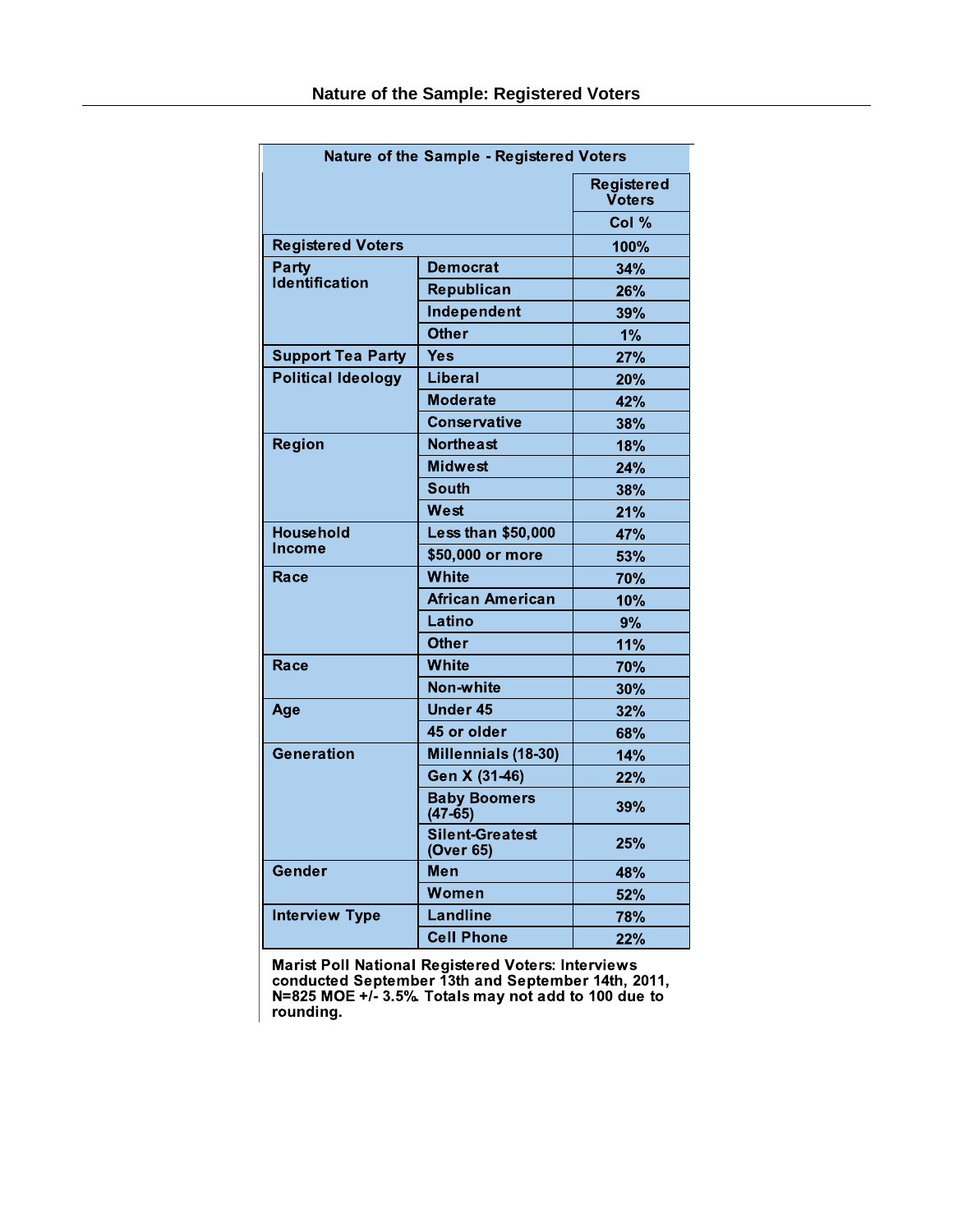*Asked of Registered Voters:*

**Question Wording:** Overall, do you have a favorable or an unfavorable impression of Michelle Obama?

|                             |                                     | <b>Registered Voters</b>                                                            |             |                               |
|-----------------------------|-------------------------------------|-------------------------------------------------------------------------------------|-------------|-------------------------------|
|                             |                                     | Overall, do you have a favorable or an<br>unfavorable impression of Michelle Obama? |             |                               |
|                             |                                     | Favorable                                                                           | Unfavorable | Unsure-<br><b>Never Heard</b> |
|                             |                                     | Row %                                                                               | Row %       | Row %                         |
| <b>Registered Voters</b>    |                                     | 63%                                                                                 | 21%         | 16%                           |
| Party                       | <b>Democrat</b>                     | 85%                                                                                 | 6%          | 9%                            |
| Identification              | Republican                          | 42%                                                                                 | 39%         | 19%                           |
|                             | Independent                         | 58%                                                                                 | 21%         | 21%                           |
| <b>Tea Party Supporters</b> |                                     | 35%                                                                                 | 41%         | 24%                           |
| <b>Political Ideology</b>   | Liberal                             | 80%                                                                                 | 7%          | 14%                           |
|                             | <b>Moderate</b>                     | 74%                                                                                 | 14%         | 12%                           |
|                             | <b>Conservative</b>                 | 43%                                                                                 | 37%         | 20%                           |
| Region                      | <b>Northeast</b>                    | 68%                                                                                 | 17%         | 15%                           |
|                             | <b>Midwest</b>                      | 64%                                                                                 | 20%         | 16%                           |
|                             | <b>South</b>                        | 60%                                                                                 | 24%         | 16%                           |
|                             | West                                | 63%                                                                                 | 18%         | 18%                           |
| <b>Household</b>            | <b>Less than \$50,000</b>           | 64%                                                                                 | 20%         | 17%                           |
| Income                      | \$50,000 or more                    | 65%                                                                                 | 18%         | 17%                           |
| <b>Education</b>            | Not college<br>graduate             | 61%                                                                                 | 22%         | 17%                           |
|                             | College graduate                    | 67%                                                                                 | 18%         | 16%                           |
| Age                         | Under 45                            | 68%                                                                                 | 16%         | 15%                           |
|                             | 45 or older                         | 60%                                                                                 | 23%         | 17%                           |
| Age                         | 18 to 29                            | 71%                                                                                 | 15%         | 14%                           |
|                             | 30 to 44                            | 66%                                                                                 | 17%         | 16%                           |
|                             | 45 to 59                            | 60%                                                                                 | 23%         | 17%                           |
|                             | 60 or older                         | 60%                                                                                 | 23%         | 17%                           |
| Generation                  | Millennials (18-30)                 | 71%                                                                                 | 15%         | 15%                           |
|                             | Gen X (31-46)                       | 68%                                                                                 | <b>17%</b>  | 16%                           |
|                             | <b>Baby Boomers</b><br>$(47-65)$    | 59%                                                                                 | 25%         | 16%                           |
|                             | <b>Silent-Greatest</b><br>(Over 65) | 60%                                                                                 | 21%         | 19%                           |
| Race                        | White                               | 60%                                                                                 | 24%         | 16%                           |
|                             | Non-white                           | 69%                                                                                 | 12%         | 19%                           |
| Gender                      | Men                                 | 54%                                                                                 | 22%         | 24%                           |
|                             | Women                               | 71%                                                                                 | 20%         | 9%                            |
| <b>Interview Type</b>       | <b>Landline</b>                     | 63%                                                                                 | 23%         | 14%                           |
|                             | <b>Cell Phone</b>                   | 62%                                                                                 | 13%         | 25%                           |

Marist Poll National Registered Voters: Interviews conducted September 13th and<br>September 14th, 2011, N=825 MOE +/- 3.5%. Totals may not add to 100 due to rounding.